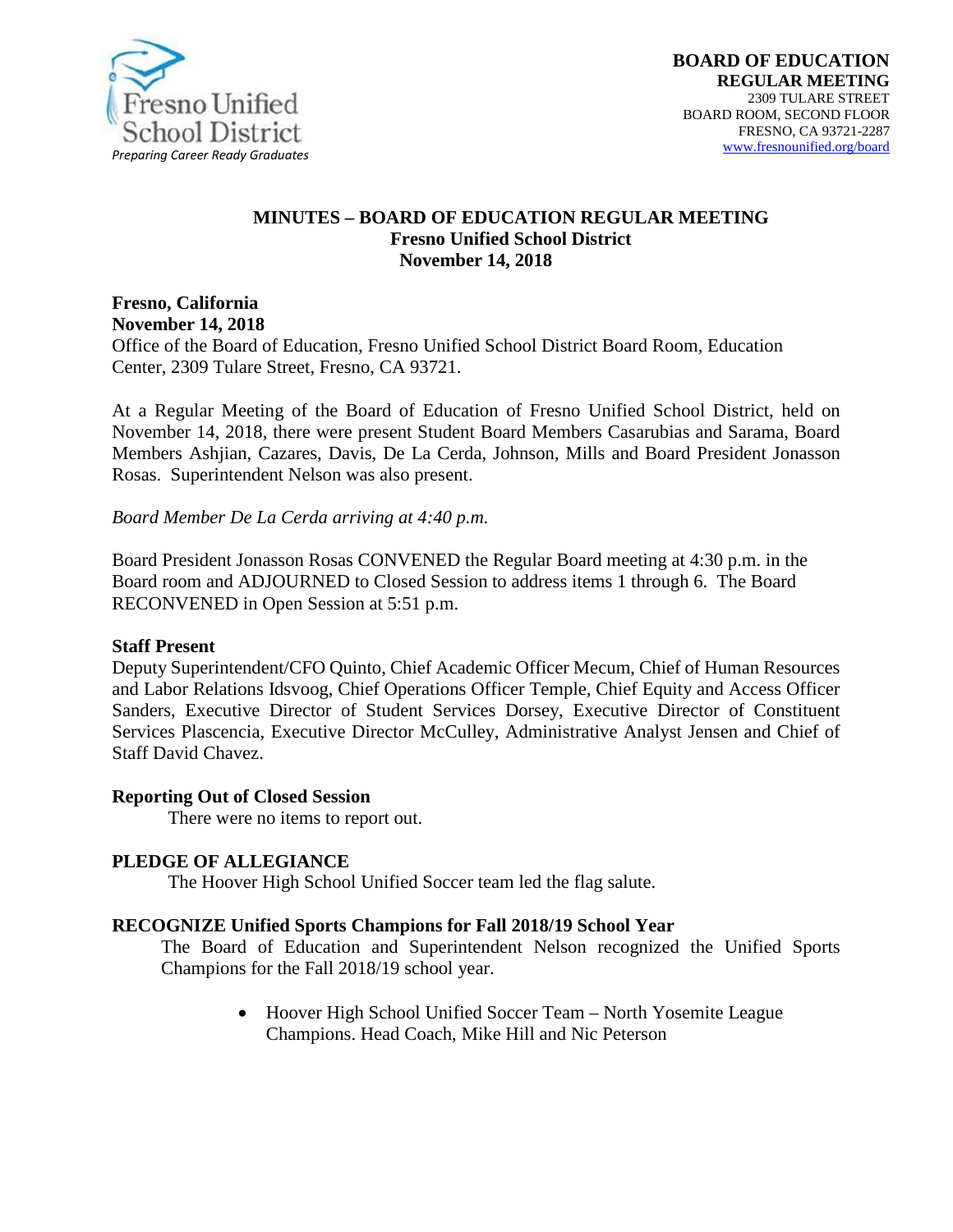### **HEAR Reports from Student Board Representatives**

Wilma Tsutsui, ASB representative from Fresno High School, shared with the board their fall project-- a donation drive for "Be a Santa to a Senior". Schools will be collecting items that senior citizens will enjoy this holiday season such as stuffed animals, warm socks, scarves, and blankets. Students also talked about doing a collection drive for the residents of Paradise recently affected by the Camp fire. Students also shared the drama department at Fresno High is presenting its fall production "Many Moons" taking place in Royce Hall on November 15, 16 and 17. Campus culture, band, cheer, folklorico, JROTC and leadership will be visiting Hamilton and Cooper Academy in the next weeks to highlight various Fresno High programs available for incoming students.

# **ADOPT Resolution Proclaiming December 3-7, 2018 as Inclusive Schools Week**

The Board of Education adopted a resolution proclaiming December 3-7, 2018 as Inclusive Schools Week. Fresno Unified urges all schools and individual citizens to participate in Inclusive Schools Week in order to support schools and the community in the process of becoming more inclusive. On a motion by Member De La Cerda, seconded by Member Mills, by the following vote 9-0-0-0 AYES: Student Board Members Casarubias and Samara, Board Members Ashjian, Cazares, Davis, De La Cerda, Johnson, Mills and Jonasson Rosas.

# **RECOGNIZE Fresno Unified Board of Trustees for their Service to Fresno Unified School District**

The Superintendent recognized departing board members Brooke Ashjian, Christopher De La Cerda and Lindsay Cal Johnson and acknowledged their years of service and contributions to the district.

Community member Michelle Asadoorian thanked Board Member Ashjian for his service as the elected official for the Bullard region.

# *The Board of Education took a break.*

# **HEAR Report from Superintendent**

- A reminder that the window to nominate a fellow colleague for Excellence in Education is closing; last day to do so will be Friday, November 16. This is an opportunity to nominate a colleague who go goes above and beyond for the students and employees of Fresno Unified. Finalist will be honored, and winners announced, at the Excellence in Education awards banquet on Monday, February 4, 2019.
- Nelson shared that this week is School Psychology Awareness Week. Fresno Unified has more than 70 school psychologists and 7 interns supporting our school sites. They provide district support and interventions for students, and collaborate with teachers, social workers, administrators and families to improve strategies that support the whole child, both in an out of the classroom.
- Superintendent recognized that the month of November is California Sikh American Awareness and Appreciation Month. The success of our community is dependent on the diverse residents who call Fresno home. The largest concentration of Sikhs in America live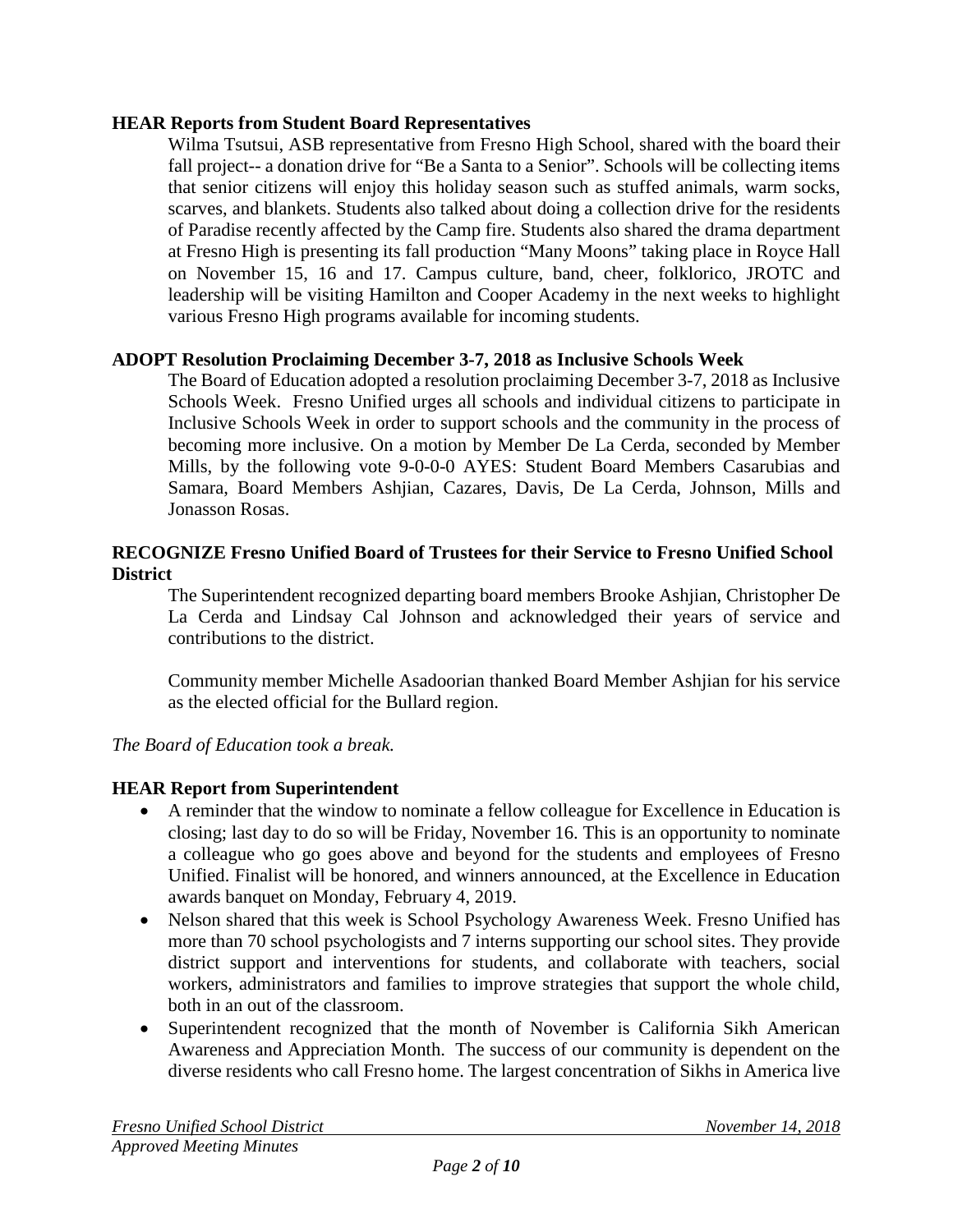in California, New York and New Jersey. We all play a critical role in promoting and celebrating the diversity that makes our community great. Nelson shared how thankful he was for those in the Sikh community who help us share that knowledge.

• Superintendent highlighted that Tuesday, November 27, the District will begin hosting a number of community engagement workshops as the district prepares to develop next school year's fiscal budget. This effort is part of the Local Control and Accountability Plan, or LCAP. Workshops give parents and community members an opportunity to share their voice and ideas regarding potential budget investments and programs designated to support student outcomes.

# **OPPORTUNITY for Public Comment on Consent Agenda Items**

**Jessica Mahoney** – commented on the timing of the Date of the Annual Organizational Meeting and how that would work with board bylaw 9230 and 9100. Feels that things should remain the same.

On a motion by Member Davis, seconded by Member De La Cerda, the consent agenda, exclusive of agenda items: A-5, A-6, A-8, A-13 and A-14 which were pulled for further discussion, were approved on a roll call vote of 9-0-0-0 as follows: AYES: Student Board Members Casarubias and Sarama, Board Members: Ashjian, Cazares, Davis, De La Cerda, Johnson, Mills and Board President Jonasson Rosas.

# **A. CONSENT AGENDA**

#### **A-1, APPROVE Personnel List APPROVED as recommended,** the Personnel List, Appendix A, as submitted.

**A-2, ADOPT Findings of Fact and Recommendations of District Administrative Board ADOPTED as recommended,** the Findings of Fact and Recommendations of District Administrative Panels resulting from hearings on expulsion and readmittance cases conducted during the period since the October 17, 2018 Regular Board meeting.

#### **A-3, APPROVE Minutes from Prior Meeting APPROVED as recommended,** the draft minutes for the October 3, 2018 Regular Meeting.

**A-4, ADOPT Resolution Ordering the Date of the Annual Organizational Meeting of the Governing Board ADOPTED as recommended,** a Resolution Ordering the Date of the Annual Organizational Meeting of the Governing Board as December 12, 2018. Pursuant to section 35143 of the Education Code of the State of California, the governing board of each district shall select an annual organizational meeting date. The date must fall within a 15-day period commencing on the day a new member's term begins or would begin, i.e. the same 15-day period applies to election and non-election years. Pursuant to California Education Code section 5017, in 2018 new member terms begin on the first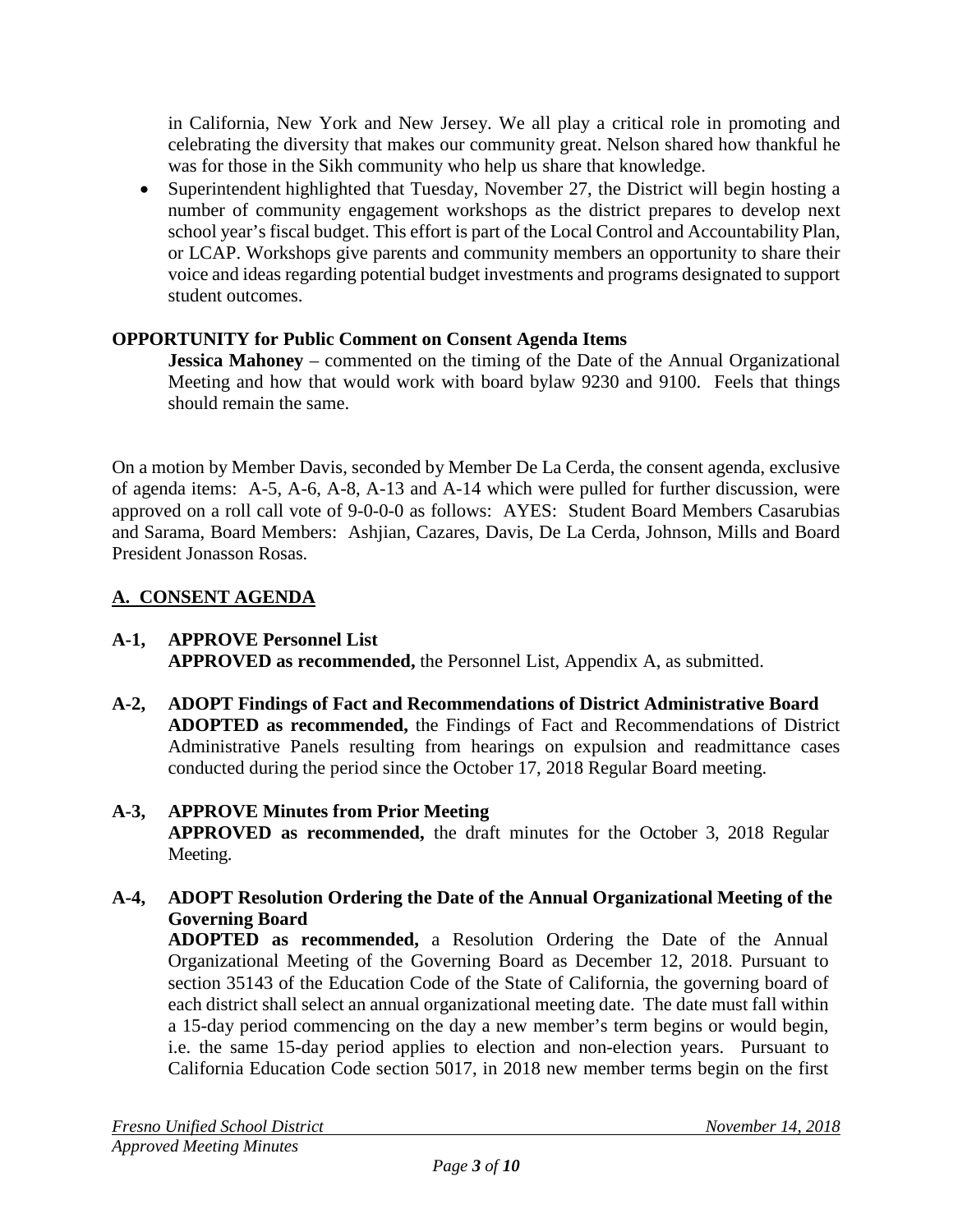Friday of December. Therefore, the 2018 annual organizational meeting date must fall between December 7, 2018 and no later than December 21, 2018.

# **A-5, APPROVE Agreement with Swun Math**

**APPROVED as recommended,** an agreement with Swun Math to support the continued improvement in mathematics. The term of this agreement will begin on January 1, 2019 and end on June 7, 2019 with a total cost of \$133,500.

For the record, there were comments/questions requesting staff to provide the public more information regarding the agreement with Swun Math and its anticipated outcomes in the backup material, which schools were part of the pre-assessment, who created the diagnostic exam, elaboration on which schools have seen positive growths already, the amount of the contract, five percent movement is worth the cost, and clarification on the five percent movement. Chief Academic Officer Kim Mecum was available to respond. Member Jonasson Rosas moved for approval, seconded by Member Davis, which carried a vote 7- 0-0-0 as follows: AYES: Board Members: Ashjian, Cazares, Davis, De La Cerda, Johnson, Mills and Board President Jonasson Rosas.

#### **A-6, APPROVE Amended Agreement with Educational Consulting Services, Inc. APPROVED as recommended,** an amended agreement with Educational Consulting Services, Inc. in the amount of \$435,550. Educational Consulting Services coordinates the Saturday Academy attendance recovery program. Amended amount reflects the increase in services as part of a districtwide program expansion.

For the record, there were comments/questions regarding ADA recovery and net recovery, and a mention that this is a great program and opportunity for our students. Executive Director Dorsey and Executive Officer Kelstrom were available to respond. Member Mills moved for approval, seconded by Member De La Cerda, which carried a vote 7-0-0-0 as follows: AYES: Board Members: Ashjian, Cazares, Davis, De La Cerda, Johnson, Mills and Board President Jonasson Rosas.

# **A-7, APPROVE Award of Bid 19-06 Phase 1B, Installation of District Video Security System at Elementary Schools: Anthony, Easterby, Homan, Muir, Pyle, Starr, Webster, Wolters**

**APPROVED as recommended,** Bid 19-06 Phase 1B, to provide high definition video security systems at eight elementary schools: Anthony, Easterby, Homan, Muir, Pyle, Starr, Webster and Wolters. The project includes installing low voltage wiring and electrical power connections, and mounting district supplied video security equipment. This is the second of eight phases of the project to provide enhanced security systems to all elementary schools. All phases are planned to be completed next summer.

Staff recommends award to the lowest responsive, responsible bidder:

Section 1 & 2: Extenda Networks, Inc. (Van Nuys, Ca.) \$177,119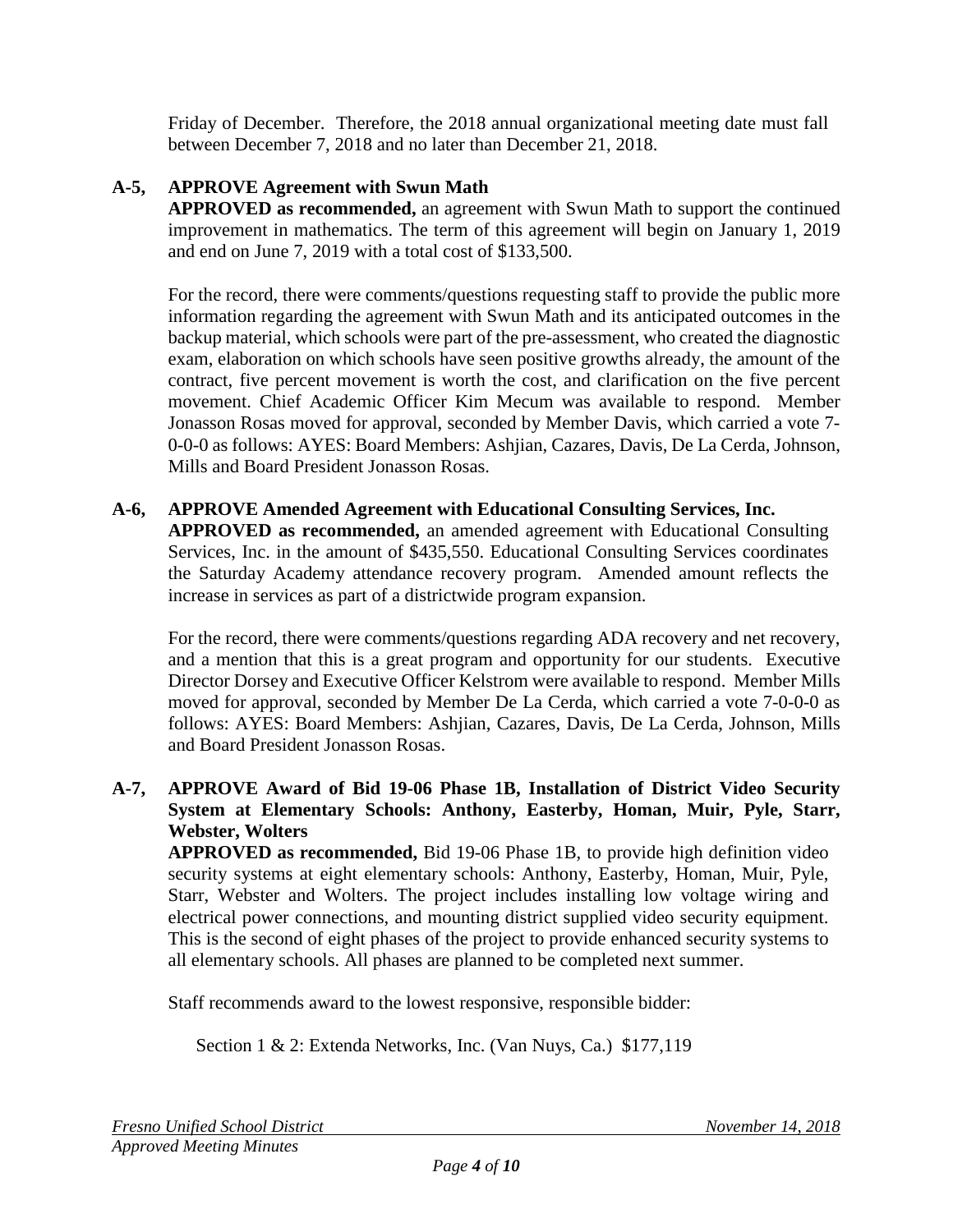# **A-8, APPROVE Revision to Add a Regularly Scheduled Board Meeting Date to the 2019/20 School Year**

**APPROVED as recommended,** adding December 18 to the 2019/20 calendar in addition to the already scheduled December 11, 2019 meeting. A copy of AB 2449, which amends Education Code §§ 1007, 1009, 5017, and 72027, was provided for reference.

For the record, there were comments/questions regarding the need for two meetings in December, why 2449 passed and what is different from previous years, and clarity regarding the need for county clerk to have 30 days to certify the election votes. Chief of Staff David Chavez was available to respond. Member Cazares moved for approval, seconded by Member Mills, which carried a vote 7-0-0-0 as follows: AYES: Board Members: Ashjian, Cazares, Davis, De La Cerda, Johnson, Mills and Board President Jonasson Rosas.

#### **A-9, APPROVE Provisional Internship Permits APPROVED as recommended,** Provisional Internship Permit (PIP) recommendations to rehire or hire.

- **A-10, DENY Claim #GL18-0301-1767 DENIED as recommended**, a Claim for Damages by a Minor, case #GL18-0301-1767.
- **A-11, RATIFY Article 20 Waivers for Various Schools for the 2018/19 School Year RATIFIED as recommended,** letters received from the Fresno Teachers Association approving the requests from various schools to waive Article 20 of the collective bargaining agreement.
- **A-12, RATIFY Grant Application to the California Department of Education for the Student Support and Academic Achievement Program**

**RATIFIED as recommended,** a grant application submitted to the California Department of Education for the 2018 Student Support and Academic Enrichment (SSAE) program. Fresno Unified prepared an application to support greater access and opportunities for a well-rounded education for all students. In alignment to the Council of the Great City Schools recommendations to improve services to students with disabilities, the application proposes to enhance visual and performing arts (VAPA) education for all students with disabilities.

#### **A-13, RATIFY Change Orders for the Projects Listed Below RATIFIED as recommended,** Change Orders for the following projects:

Bid 18-16, Kings Canyon Middle School Underground Water Piping Replacement Change Order 1: \$36,187

Bid 18-25, Roosevelt High School Construction of New Aquatic Complex Change Order 1: \$21,540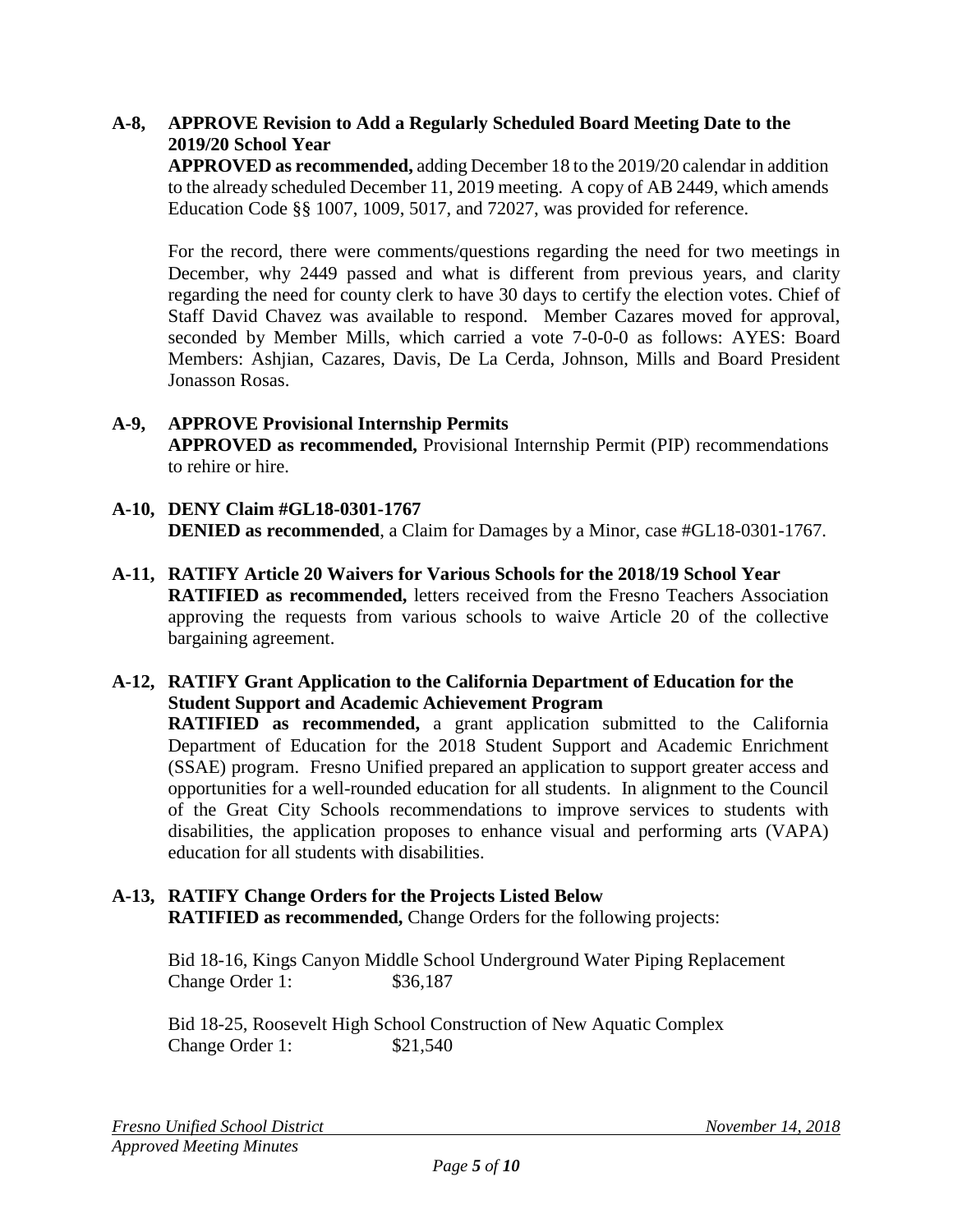#### **Prior to the vote Board Member Ashjian made the following statement:**

*Item A-13 includes change orders for a construction project involving Mark Wilson Construction, Inc. (Bid Number 18-25).*

*I have done business with Mark Wilson Construction in my private capacity on other projects not involving Fresno Unified beginning at least five years prior to my election to this Board. I did not participate in making this contract. Because of my relationship with the vendor, I have a remote financial interest in this contract. Therefore, I am abstaining from this vote pursuant to Board Bylaw 9270.*

Member Davis moved for approval, seconded by Member De La Cerda, which carried a vote 6-0-1-0 as follows: AYES: Board Members: Cazares, Davis, De La Cerda, Johnson, Mills and Board President Jonasson Rosas. ABSTENTION: Board Member Ashjian.

# **A-14, RATIFY the Filing of Notices of Completion for Various Projects**

**RATIFIED as recommended,** Notices of Completion for the following projects, which have been completed according to plans and specifications.

Bid 18-16, Kings Canyon Middle School Underground Piping Replacement

Bid 18-20, Gaston Middle School Portable Classroom Relocation and Infrastructure

Bid 18-37, Terronez Middle School Playcourt and Parking Lot Asphalt Rehabilitation Project

#### **Prior to the vote Board Member Ashjian made the following statement:**

*Item A-14 includes a notice of completion for a construction project involving Davis Moreno Construction, Inc. (Bid Number 18-20).*

*I have done business with Davis Moreno in my private capacity on other projects not involving Fresno Unified beginning at least five years prior to my election to this Board. I did not participate in making this contract. Because of my relationship with the vendor, I have a remote financial interest in this contract. Therefore, I am abstaining from this vote pursuant to Board Bylaw 9270.*

Member De La Cerda moved for approval, seconded by Member Mills, which carried a vote 6-0-1-0 as follows: AYES: Board Members: Cazares, Davis, De La Cerda, Johnson, Mills and Board President Jonasson Rosas. ABSTENTION: Board Member Ashjian.

### **END OF CONSENT AGENDA**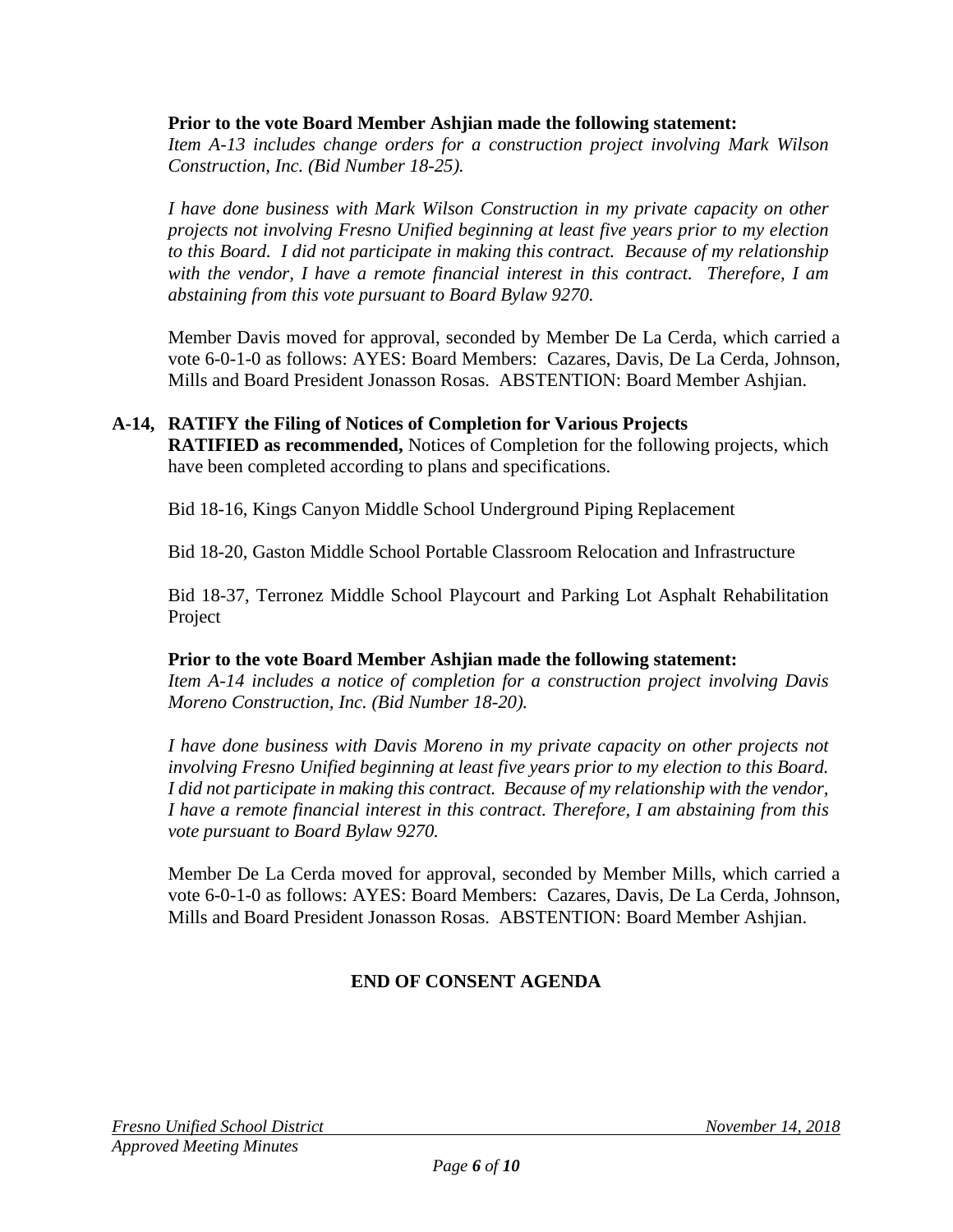# **UNSCHEDULED ORAL COMMUNICATIONS**

**Jessica Mahoney** – Thanked and spoke about each of the exiting board members for their contributions to the district.

**Julie Rodriguez** – Spoke about her autistic son and the need for him to be in an inclusive environment. It is the duty of the district to follow best practices and law to allow students to be educated in an inclusive environment.

**Michael Kelly** – Spoke about why inclusion is important for special need students, separate education is not an equal education and the Council of the Great City Schools report states that inclusion is an area of needed improvement within Fresno Unified School District.

# **B. CONFERENCE/DISCUSSION AGENDA**

#### **Agenda Item B-15, Opportunity for Public Discussion of the Fresno Area Substitute Teachers Association initial proposal to the Fresno Unified School District for the 2019-2022 Successor Agreement**

In accordance with Government Code 3547, all initial proposals of the exclusive representative shall be presented at a public meeting of the public school employer, and thereafter shall be a public record. The Fresno Area Substitute Teachers Association (FASTA) initial proposal to the Fresno Unified School District for the 2019-2022 Successor Agreement was presented at the October 17, 2018 meeting of the Board of Education and returned to the November 14, 2018 agenda for formal presentation, public discussion and acknowledgment of receipt.

Presentation by Chief of Human Resources and Labor Relations Paul Idsvoog

For the record, there were no comments/questions. Chief of Human Resources and Labor Relations Paul Idsvoog was available to provide clarification. No action is required on this item.

### **Agenda B-16, Opportunity for Public Discussion and Adopt the Fresno Unified School District initial proposal to the Fresno Area Substitute Teachers Association for the 2019- 2022 Successor Agreement**

In accordance with Government Code 3547, all initial proposals of the public school employers shall be presented at a public meeting of the public school employer, and thereafter shall be a public record. The Fresno Unified School District's initial proposal to the Fresno Area Substitute Teachers Association (FASTA) for the 2019-2022 Successor Agreement was presented at the October 17, 2018, meeting of the Board of Education and returned to the November 14, 2018 agenda for public discussion and Board adoption.

Presentation by Chief of Human Resources and Labor Relations Paul Idsvoog

For the record, there were no comments/questions. Chief of Human Resources and Labor Relations Paul Idsvoog was available to provide clarification. Member Davis moved for adoption, seconded by Member Mills, which carried a vote 5-0-0-2 as follows: AYES: Board Members: Cazares, Davis, Johnson, Mills and Board President Jonasson Rosas. ABSENT: Board Members Ashjian and De La Cerda.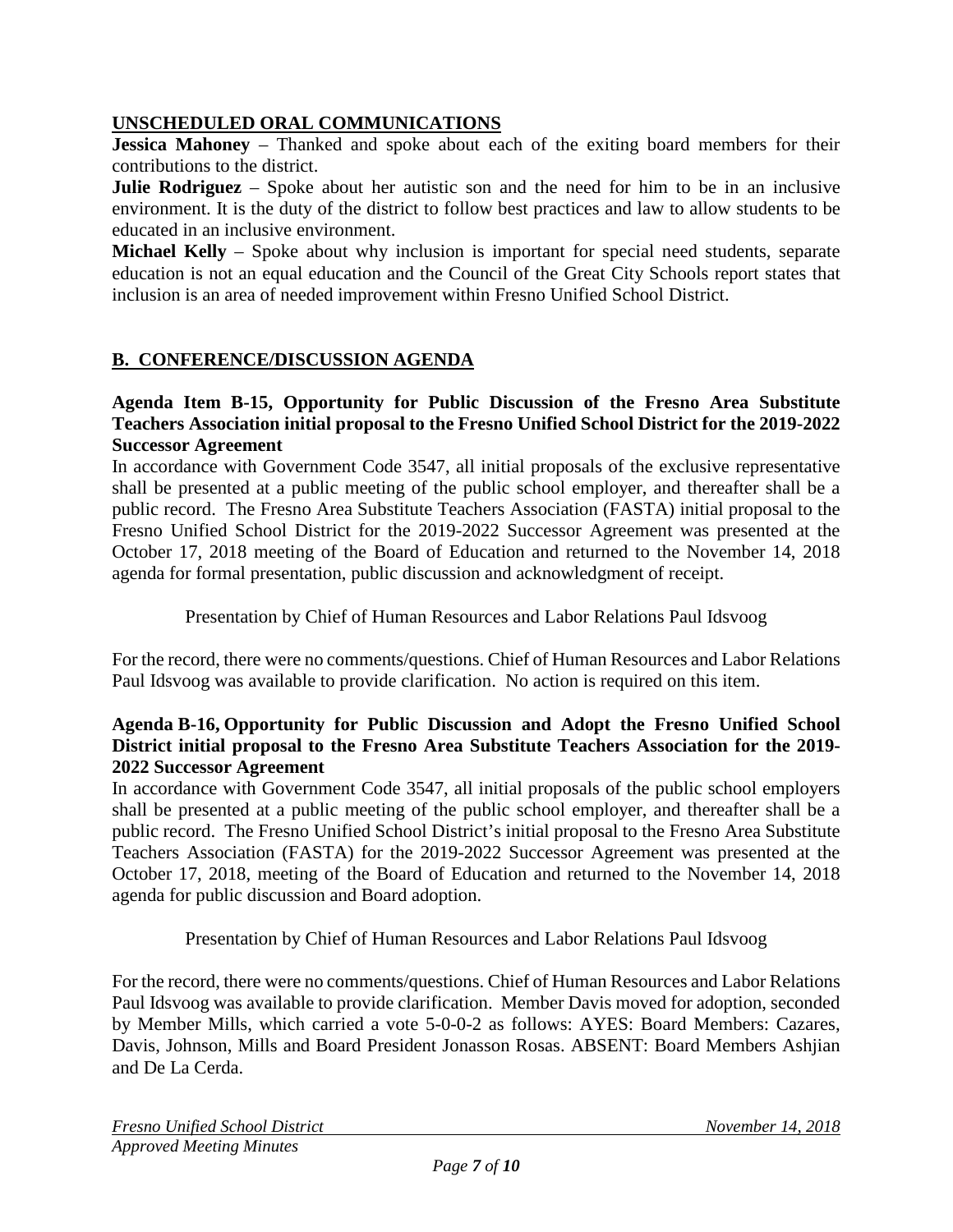# **Agenda Item B-17, Opportunity for Public Discussion of the Service Employees International Union initial proposal to Fresno Unified School District for the 2019-2022 Successor Agreement**

In accordance with Government Code 3547, all initial proposals of the exclusive representative shall be presented at a public meeting of the public school employer, and thereafter shall be a public record. The Service Employees International Union (SEIU), Local 521, initial proposal to the Fresno Unified School District for the 2019-2022 Successor Agreement was presented at the October 17, 2018, meeting of the Board of Education and returned to this agenda for formal presentation, public discussion and acknowledgment of receipt.

Presentation by Chief of Human Resources and Labor Relations Paul Idsvoog

For the record, there were no comments/questions. Chief of Human Resources and Labor Relations Paul Idsvoog was available to provide clarification. No action was required on this item.

# **Agenda Item B-18, Opportunity for Public Discussion and Adopt the Fresno Unified School District initial proposal to the Service Employees International Union for the 2019-2022 Successor Agreement**

In accordance with Government Code 3547, all initial proposals of the public school employers shall be presented at a public meeting of the public school employer, and thereafter shall be a public record. Included in the Board binders is the Fresno Unified School District initial proposal to the Service Employees International Union, Local 521, for the 2019-2022 Successor Agreement presented at the October 17, 2018, meeting of the Board of Education and returned to this agenda for public discussion and Board adoption.

Presentation by Chief of Human Resources and Labor Relations Paul Idsvoog

For the record, there were no comments/questions. Chief of Human Resources and Labor Relations Paul Idsvoog was available to provide clarification. Member Davis moved for adoption, seconded by Member Mills, which carried a vote 5-0-0-2 as follows: AYES: Board Members: Ashjian, Davis, Johnson, Mills and Board President Jonasson Rosas. ABSENT: Board Members Cazares and De La Cerda.

### **Agenda Item B-19, Present and Discuss the California Dashboard Overview Series, Part Three**

The Board received an overview and review of the California Dashboard. The presentation is part three of a three-part series on the California Dashboard. The presentation provided a brief review of the local indicators for Fresno Unified School District.

Presentation by Chief of Equity and Access Lindsay Sanders.

For the record, there were comments/questions regarding a request to have the surveys separated out by schools, how and where are the surveys administered, the proper supports for our new and tenured teachers, the state's Facility Inspection Tool (FIT) is misleading to the actual condition of district facilities, broad course of study offerings, concerns over the decline in school climate, work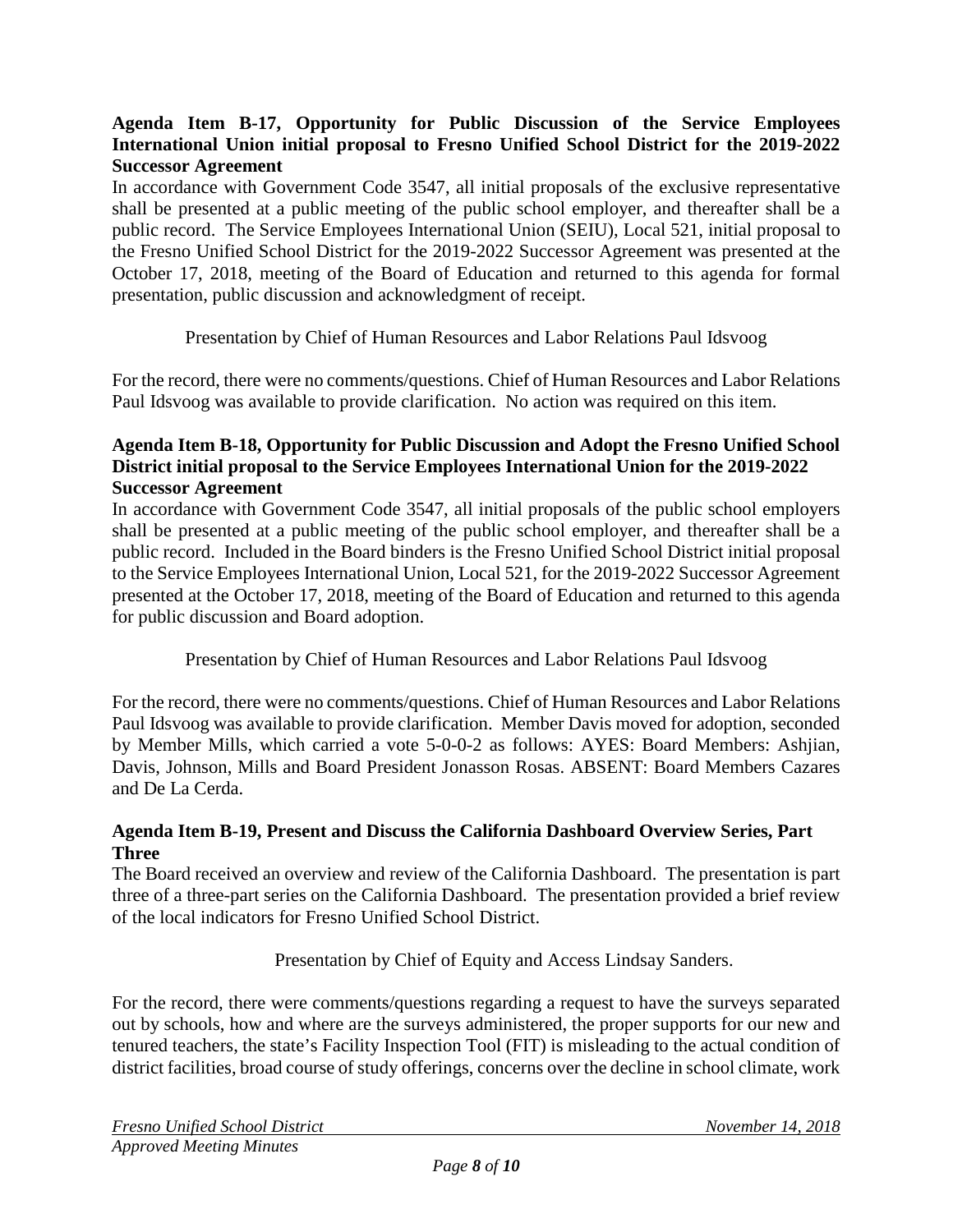order process, concerns in using the same contractor year after year for the FIT survey, concerns about having several new teachers at the same site- there needs to be an even distribution, and clarity on the academic standards for the districts World Language offerings. Chief of Equity and Access Lindsay Sanders was available to provide clarification. No action was required on this item.

# **Agenda Item B-20, Present and Discuss Updates on the 2018/19 Local Control and Accountability Plan Actions**

The Fresno Unified School District Board of Education adopted the 2018/19 Local Control and Accountability Plan (LCAP) on May 30, 2018. The plan, as required, outlines the goals, outcomes, actions and expenditures from the Local Control Funding Formula aimed at improving student success. The presentation included an update from staff on planned initiatives and plans for upcoming community and stakeholder engagement.

Presentation by Executive Officer Santino Danisi.

For the record, there were comments/questions regarding the recent board investments in reduced class sizes, social/emotional supports and Goal 2 and the potential impact for an increased percentage in school climate surveys, district promotion of LCAP meetings and surveys, the importance in getting the message out to parents, students, community members and community partners, and clarity on collaboration with community partners. Executive Officer Santino Danisi was available to provide clarification. No action was required on this item.

# **Agenda Item B-21, Discuss and Approve Actions and Expenditures for Special Education**

Staff presented information and recommended expenditures for 2018/19 in response to the recommendations from the Council of the Great City School's *Improving Special Education Services in the Fresno Unified School District* Report.

# Presentation by Assistant Superintendent Brian Beck

For the record, there were comments/questions regarding the lack of support for Special Education, the Board of Education and the District is moving forward, clarity on the dollars spent on Special Education, clarity on the 4.6 million for the multi-tiered system of support, concern on stating that \$10 million went to Special Education, how much parent involvement was part of the strategic multi-year categories, concern on zero dollars spent in engaging and empowering parents, \$50.000 is not a big enough ask for building skills and competencies for staff, a suggestion to have one person take incoming calls from Special Education maybe in Constituent Services, Special Education department needs to ask for more money, a reminder that what is in front of the board currently is for the remainder of the 2018/19 school year, new recommendations/requests will start with the budget cycle which will be coming soon, what will the Special Education sites look like in each region, would like more information on what the standard will look like, would like more information on the plan for universal inclusion, will the equipment for Special Education be on the refresh plan, need to be able to provide the community a plan and a timeline, and how soon can these current requests be implemented. Assistant Superintendent Brian Beck was available to provide clarification. Member De La Cerda moved for approval, seconded by Member Davis,